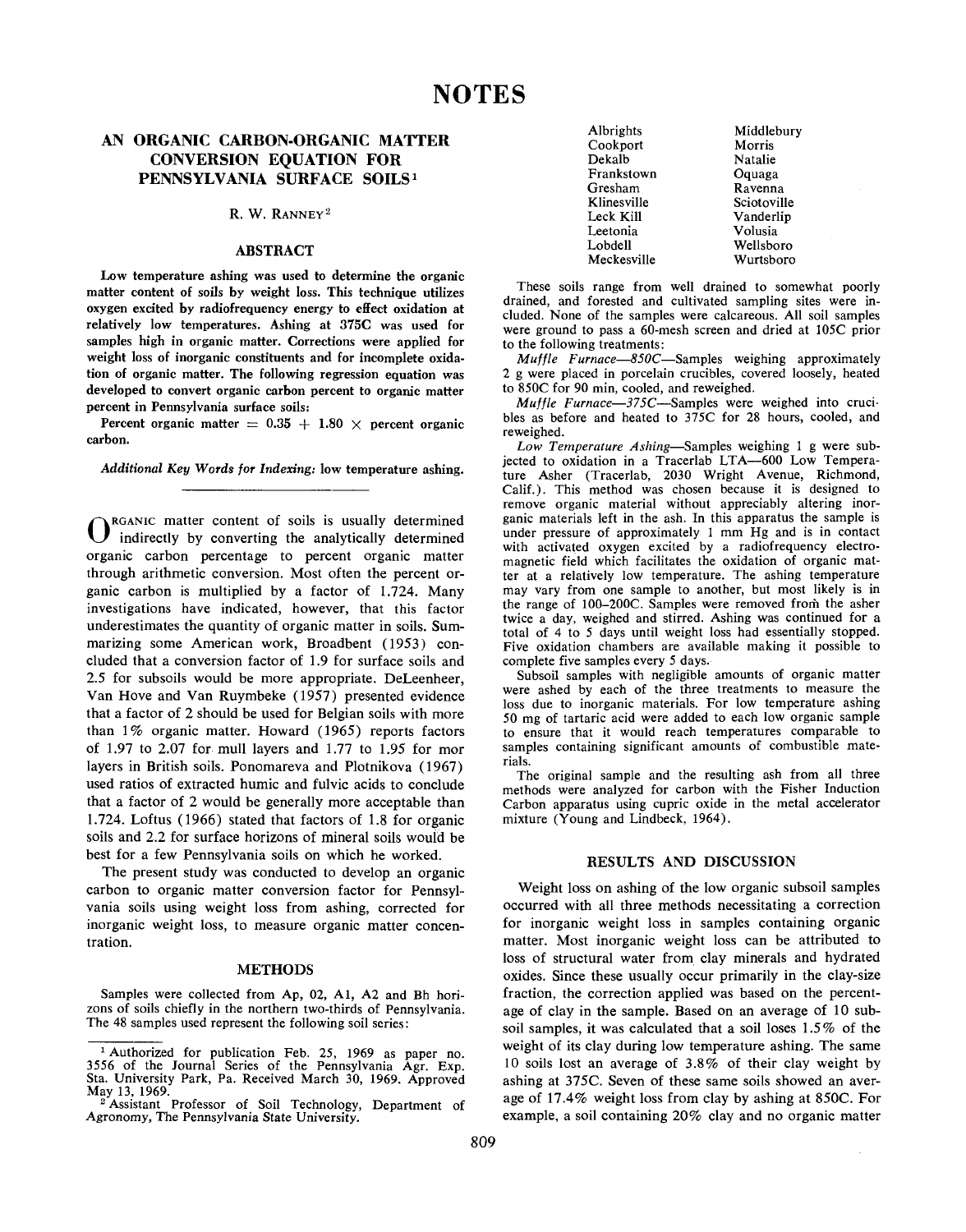would lose 0.30% of its weight by low temperature ashing, 0.76% by ashing at 375C, and 3.5% at 850C.

Corrections based on these figures are subject to errors. Inorganic material coarser than clay size may lose more weight in some soils than in others. Variations in the mineralogy of the clay also affect weight loss and although the subsoil samples were taken from the same group of soils as the samples containing organic matter, the mineralogy in surface horizons tends to be somewhat different from subsoil horizons. It is very important, then, to reduce the inorganic weight loss to a minimum so that this source of error will be reduced. Low temperature ashing is superior in this respect. Ashing at 850C is unacceptable for most surface soils because the correction is often more than half the total weight loss. Ashing at 375C is intermediate in inorganic weight loss, and is acceptable for soils with high organic matter percentages.

In order to calculate organic matter content from weight loss on ashing the following formula was used:

Percent organic matter = 
$$
\frac{\text{percent weight loss on asking} - A}{1 - A/100}
$$

where *A* is the calculated percent weight loss of the mineral portion of ashing based on the percent clay in the sample and on the average inorganic weight loss from 10 subsoil samples. The denominator of the formula is necessary since the clay percentage is based on the mineral fraction only and not the total sample.

Completeness of combustion is also a problem which must be considered. Analysis of the ash for residual carbon indicated that 850C ashing effected essentially complete removal of organic matter. Ashing at 375C and low temperature ashing, however, left varying amounts of residual carbon usually proportional to the original carbon content of the sample. Residual carbon ranged from less than 0.1 % to 1.5% of the original sample weight. Percent residual carbon was multiplied by 2 to convert to an organic matter percentage and this was added to the percent weight loss. Some degree of error is certainly involved but it is tolerable because residual organic matter is a small percentage of the total organic matter in each case.

Results from low temperature ashing were used to determine the relationship between organic carbon and organic matter. For samples above 30% organic matter results from 375C ashing were also used because this was a more economical means of obtaining data than low temperature ashing and because any inorganic loss on ashing would be small relative to the total organic matter. No inorganic weight loss correction was made for these high organic samples because clay content was not determined and is believed to be low.

Figure 1 shows organic matter plotted against organic carbon. A regression equation was calculated with the following result:

Percent organic matter  $= 0.35 + 1.80 \times$  percent organic

carbon. This equation indicates that for Pennsylvania soils the customary conversion factor of 1.724 is too low par-



**Fig. 1—Percent organic matter by loss on ashing vs. percent organic carbon by induction furnace (Young and Lindbeck, 1964). All organic matter percentages are corrected for residual organic matter and samples below 30% organic matter were corrected for inorganic weight loss.**

ticularly for horizons with less than 5% organic matter such as Ap horizons. For these horizons a more suitable conversion factor would be 2.0. Use of a single conversion factor for all Pennsylvania soils would not be valid because high organic surface horizons of forest soils have lower ratios of organic matter to organic carbon on the average than do samples with less organic matter. Thus, a range of conversion factors or the regression equation should be used for the conversion of organic carbon data to percent organic matter of surface soils.

The lowest organic carbon concentration of samples shown in Fig. 1 is 1.4%. When organic carbon percentages approach zero, as they do in many subsoils, the results of the equation are obviously incorrect since it states that a sample containing no carbon has 0.35% organic matter. If the organic matter percent were known for a group of samples ranging from O to 1.4% carbon, it is supposed that the slope of the line would steepen at the lower values and intercept at zero. The conversion factor for subsoils, then, would be expected to be somewhat above 2 as suggested by Broadbent (1953).

### **ACKNOWLEDGMENT**

The author extends acknowledgment to R. M. Fletcher for conducting the analytical work. Recognition is also due J. J. Noll and personnel of the Soil Conservation Service, USDA for selection of sampling sites. Appreciation is expressed to